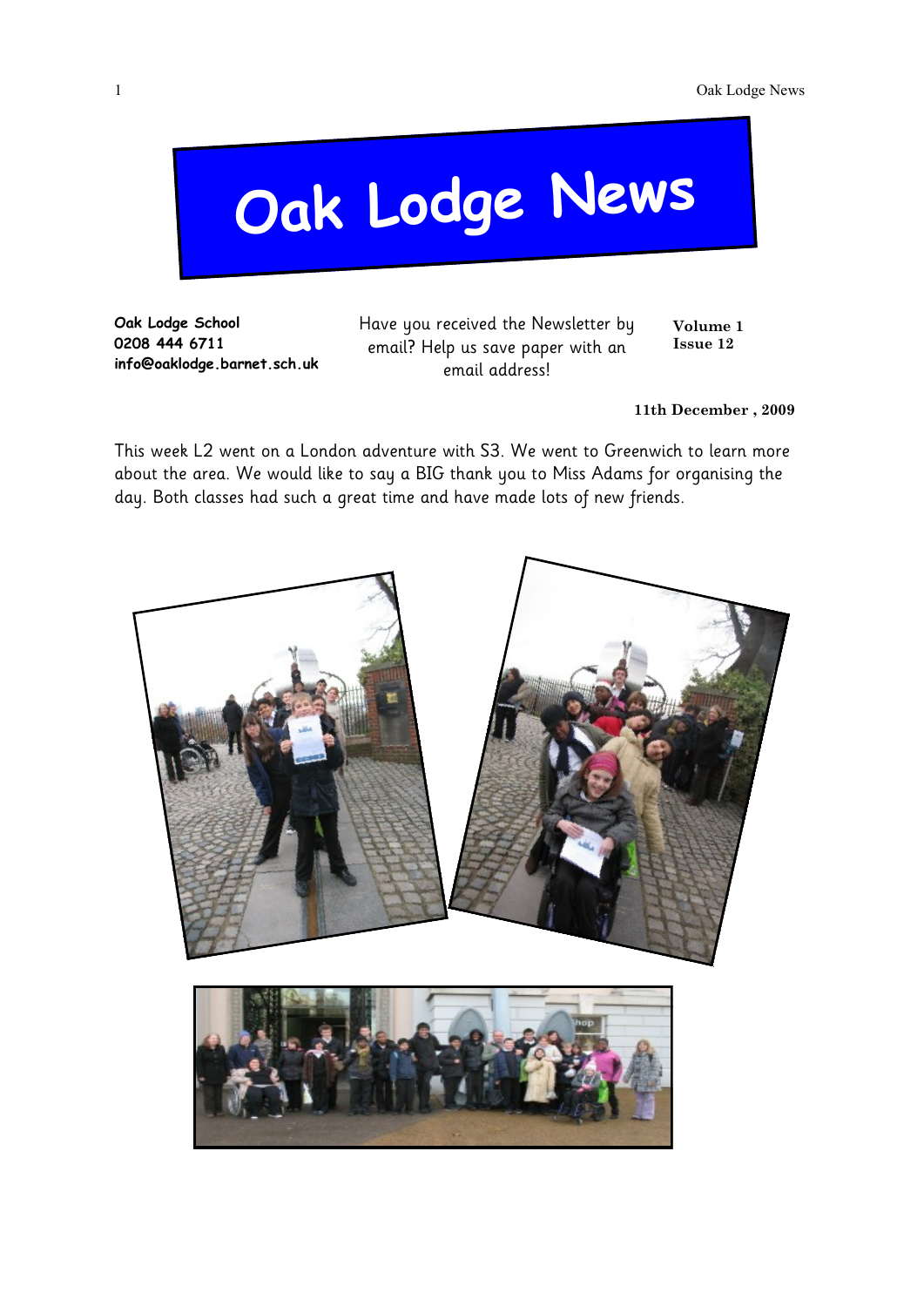## **A word from the Head Teacher**

Last night we held our Upper School Celebration of Achievement Evening This for me is one of the highlights of the year as it is a real opportunity to show the students how much we value their efforts and determination to succeed. A big thank you to all of you who were able to attend and I hope you enjoyed the evening as much as I did!

Unfortunately Carl England will be leaving us next week to return to Australia to live. Carl has been at Oak Lodge since 2004 and we are all very sorry to see him go but wish him every success in the future.



Just a reminder – the school Christmas dinner is on Monday and many of the classes will be involved in end of term outings during the rest of the week. The Christmas Disco is next Thursday Evening 7.00pm -10.pm and the event all of the students are waiting for, OAKS FACTOR, is on Friday Afternoon at 1.30 and you are more than welcome to attend.



Lynda Walker



Lynda Walker

#### **Lost Property**

We have a range of found property in the medical room which is up for collection. If you think you may have lost some clothing please come into the school when you can and have a look.

## **Building Schools for the Future (BSF)**

Thank-you for all the fantastic ideas that parents and carers have expressed about the ways in which we should be planning to improve our service on the questionnaire that was sent out last week. We would like to get as many views as possible over the next few months as we develop our consultation process. You can download a copy of the letter and questionnaire from the [BSF page](http://www.oaklodge.barnet.sch.uk/BSF_info.html) on our website or by clicking this link [http://www.oaklodge.barnet.sch.uk/documents/BSF Parent Letter 1 1209.doc](http://www.oaklodge.barnet.sch.uk/documents/BSF%20Parent%20Letter%201%201209.doc)

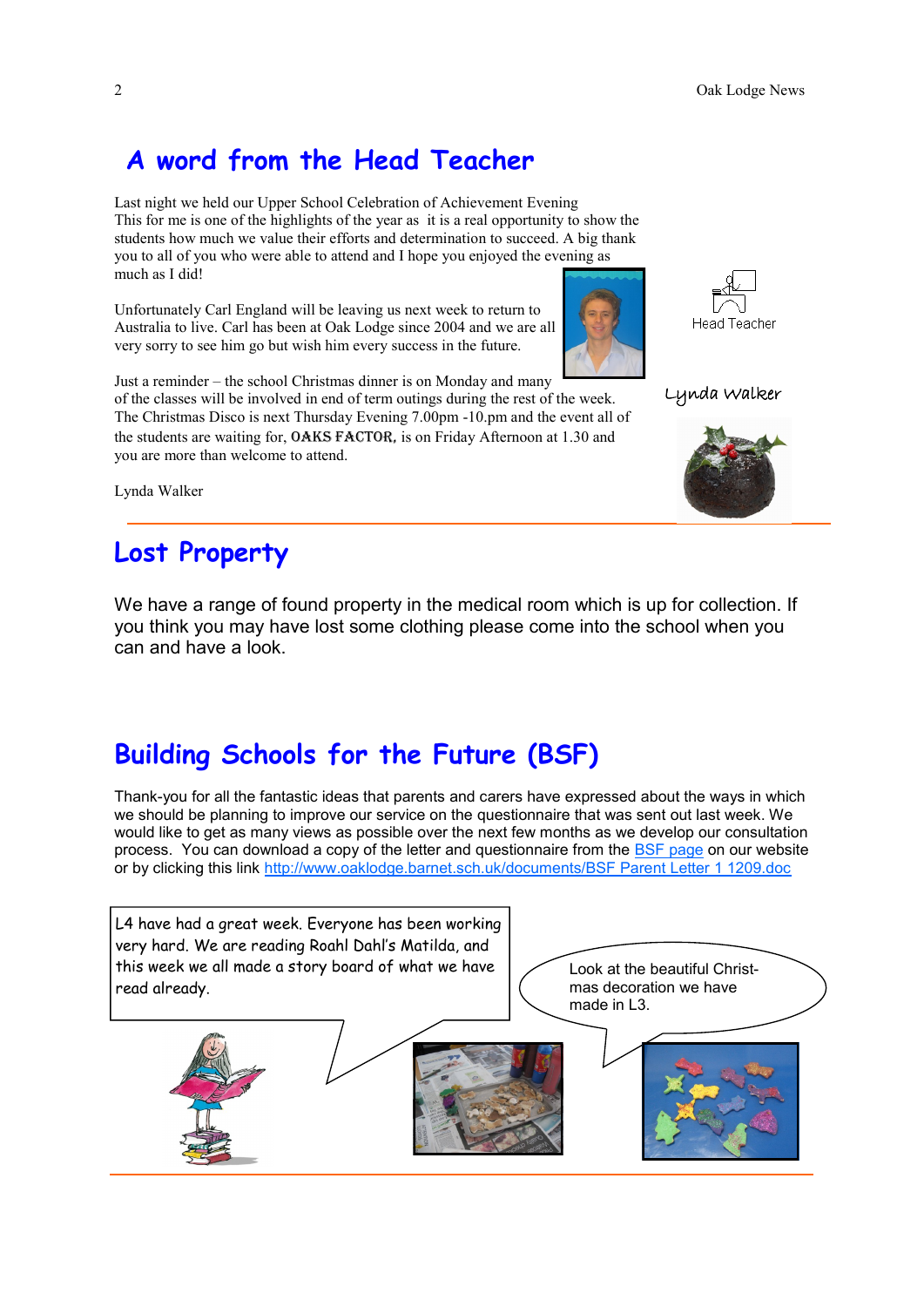

#### **COMING SOON: MORE DETAILS TO FOLLOW!!**

#### **Christmas Raffle**

The Grand Draw will take place on Tuesday, December 15th. Please make sure you have returned any sold tickets to the school with the money by then.

Our **Christmas Disco** will be held on Thursday, 17th December (7.00- 10.00pm). Notes will be going home next week.

Last but not least, **OAK'S FACTOR**, our very own talent show, will take place on the last afternoon of this term, Friday, 18th December.